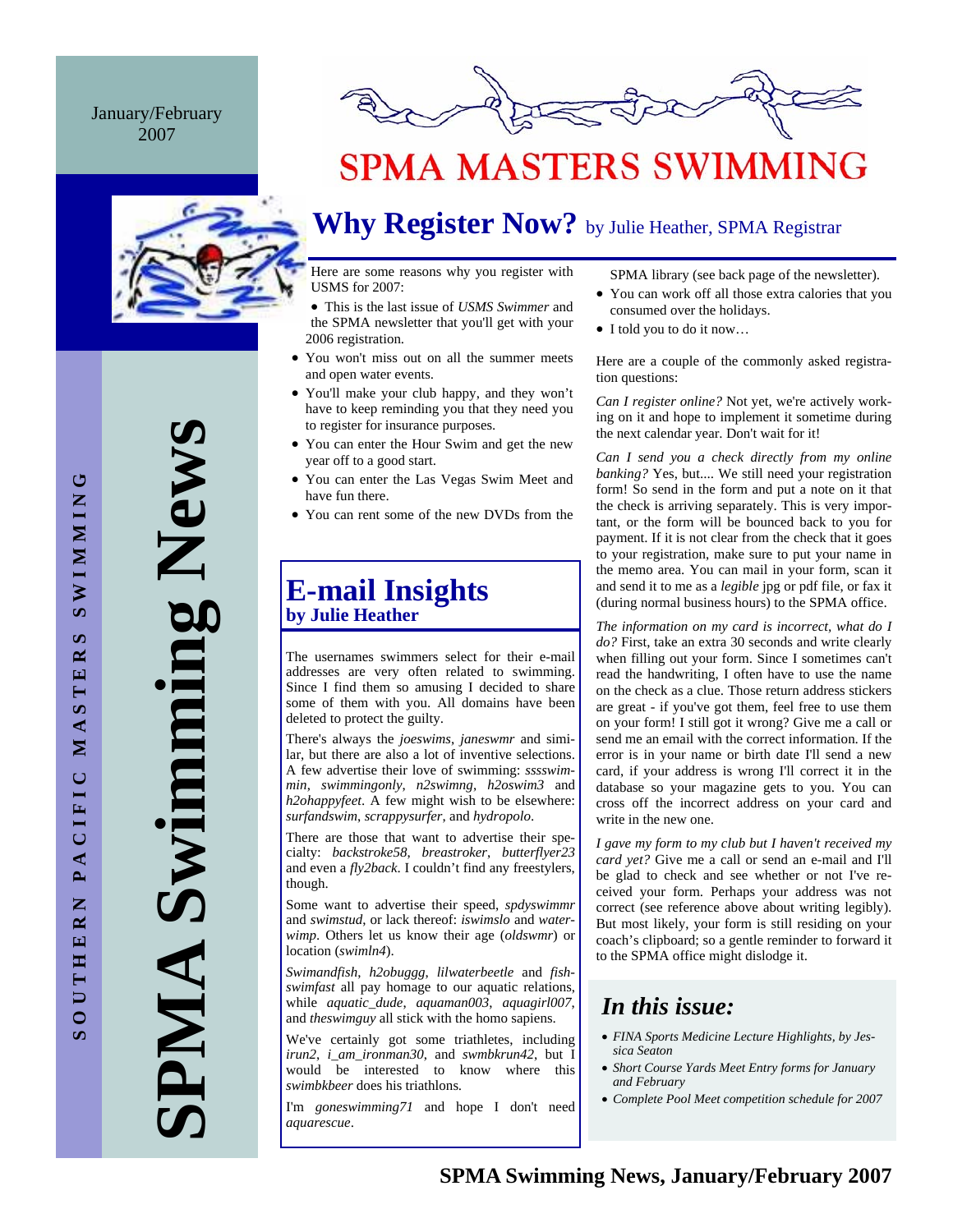## SWIM FOR LIFE!

#### **SAN LUIS OBISPO, SANTA BARBARA (North) and KERN**

ATASCADERO: Team K-man Kass Flaig, (805) 462-1691; kass@teamkman.org; www.teamkman.org<br>BAKERSFIELD: Golden Wave Masters Lance Cansdale (661) 654-2327; lcansdale@csub.edu Lance Cansdale (661) 654-2327; lcansdale@csub.edu BAKERSFIELD SWIM CLUB<br>
PASO ROBLES: North County Aquatics Spencer Sznejkowski (805) 239-3013; spencersz@yahoo.com PASO ROBLES: North County Aquatics Spencer Sznejkowski (805) 239-3013; spencersz@yahoo.com; northcountyaquatics.com<br>SAN LUIS OBISPO MASTERS David Prodanovich (805) 543-9515; sloswimclub@sbcglobal.net; www.sloseahawks.org SAN LUIS OBISPO MASTERS David Prodanovich (805) 543-9515; sloswimclub@sbcglobal.net; www.sloseahawks.org<br>SAN LUIS OBISPO: Kennedy Club Masters Jennifer Griffin (805) 781-3488 x17; jenniferg@kennedyclubs.com Jennifer Griffin (805) 781-3488 x17; jenniferg@kennedyclubs.com SANTA MARIA: Santa Maria Swim Club Mike Ashmore (805) 928-9655; santamariaswim@verizon.net<br>VALYERMO: slowtwitch.com Mark Montgomery (310) 990-1400; montyman007@hotmail.c Mark Montgomery (310) 990-1400; montyman007@hotmail.com, slowtwitch.com **SANTA BARBARA (South) and VENTURA**  CARPINTERIA: Channel Island Vic Anderson (805) 403-5425, delphiss@worldnet.att.net<br>
OJAI: Ojai Masters Rick Goeden (805) 646-6884; theswimguy@sbcglobal.net Rick Goeden (805) 646-6884; theswimguy@sbcglobal.net SANTA BARBARA: UCSB Masters Jeremy Kipp (805) 637-0732; jeremykipp@cox.net<br>SANTA BARBARA MASTERS Jon Bishop (805) 886-0050; jonbiship71@yahoo.co SANTA BARBARA MASTERS Jon Bishop (805) 886-0050; jonbiship71@yahoo.com<br>THOUSAND OAKS: Conejo Simi Aquatics Jon Irwin (310) 658-7276; jirwin@earthlink.net; www THOUSAND OAKS: Conejo Simi Aquatics Jon Irwin (310) 658-7276; jirwin@earthlink.net; www.csaswim.com<br>THOUSAND OAKS: Daland Masters Peter Daland (805) 523-3207, 495-5210; peter@dalandswim.com Peter Daland (805) 523-3207, 495-5210; peter@dalandswim.com VENTURA AQUATIC CLUB Bob Anderson (805) 654-6400 ext.1345; banderson @vcccd.net<br>VENTURA COUNTY MASTERS Steve Witcher (805) 644-4752; switch1049@aol.com VENTURA COUNTY MASTERS<br>VENTURA: Rio Mesa Masters Steve Witcher (805) 644-4752; switch1049@aol.com<br>Toby Petty (805) 642-6674; tonthego00@sbcglobal.no Toby Petty (805) 642-6674; tonthego00@sbcglobal.net **LOS ANGELES (North)**  LANCASTER: Oasis Masters Tom Otto (661) 948-0057; ottolfixit@hotmail.com PASADENA: Caltech Masters Suzanne Dodd (626) 449-7536; sdodd@ipac.caltech.edu PASADENA: Rose Bowl Masters Chad Durieux (626) 564-0330; cdurieux@rosebowlaquatics.org<br>SANTA CLARITA MASTERS Doug Botton (661) 250-3766; dbotton@santa-clarita.com; pool: Doug Botton (661) 250-3766; dbotton@santa-clarita.com; pool: (661) 250-3766 **LOS ANGELES (Westside)** CALABASAS: Calabasas Tennis & Swim Center Raine Kishimoto (818) 222-2782 x 110; lkishimoto@cityofcalabasas.com City of El Segundo (310) 524-2700 x2738 LA WEST: UCLA Bruin Masters Gerry Rodrigues (310) 702-9327; swimpro@pacbell.net<br>WEST HOLLYWOOD AQUATICS Joel McKenna (310) 288-6555 (team hotline); info@wh2 WEST HOLLYWOOD AQUATICS Joel McKenna (310) 288-6555 (team hotline); info@wh2o.org; www.wh2o.org<br>WOODLAND HILLS: Southwest Aq Masters Fred Shaw (818) 347-1637; swamfred@aol.com; www.swam.us Fred Shaw (818) 347-1637; swamfred@aol.com; www.swam.us **LOS ANGELES (Central and South)**  LA: City of Los Angeles Masters **Ricardo Vera (323) 906-7953; rvera@rap.lacity.org**<br>
LA: Ketchum-Downtown YMCA Maritza Arevalo (213) 639-7436; martizaarevalo@y Maritza Arevalo (213) 639-7436; martizaarevalo@ymcala.org LA: Los Angeles Swim Club Timothy Sharpe (310) 710-5248; tsharpe@hw.com LA (various locations): SCAQ  $SCAQ$  SCAQ Office (310) 390-5700; www.swim.net/scaq<br>LA MID WILSHIRE: Meridian Swim Club Vanessa Mesia (310) 729-2971; mesiaullrich@juno Vanessa Mesia (310) 729-2971; mesiaullrich@juno.com; meridiansportsclub.com **LOS ANGELES (South Bay)**  Kathy Davids (310) 643-6523, www.southbayswimteam.org LONG BEACH: Alpert JCC Cindy Jarvis (562) 426-7601 x1047, cjarvis @alpertjcc.org, www.alpertjcc.org<br>LONG BEACH: Shore Aquatics Robert Lynn (562) 644-3883, european house @aol.com, www.shoreaquatics.c Robert Lynn (562) 644-3883, european house@aol.com, www.shoreaquatics.com CARSON/LOS ALAMITOS: Long Beach Grunions Eric Grubb (714) 547-9553; info@lbgrunions.com; www.lbgrunions.com Chuck Milam (310) 592-6010, cdmilam@hotmail.com, www.manhattancc.com RANCHO PALOS VERDES: Zenith Aquatics Shari Twidwell (310) 937-3535; shari@zapswimming.com TORRANCE : LA Peninsula Swimmers Beth Overstreet (213) 214-9593; beth.ford@mindspring.com **INLAND EMPIRE**<br>CHINO: Chino Valley YMCA Masters CHINO: Chino Valley YMCA Masters Terry Callies (909) 597-7445; julie.cvymca@verizon.net<br>CORONA: CHAWP Gregory Salvinski (626) 524-8924; greg@chawp.com; ch Gregory Salvinski (626) 524-8924; greg@chawp.com; chawp.com MURRIETA: MESA Aquatic Masters Debbie Mone (951) 265-1454; msmone@msn.com RIVERSIDE: Riverside Aquatics Assn. Eric Tanner (951) 313-9274; er\_tanner@charter.net TEMECULA: Temecula Masters Aquatics David Vannice (951) 760-9130; swmrdave@verizon.net<br>WALNUT: Mt. San Antonio Masters Francis Neric (562) 713-4555, fneric@mtsac.edu Francis Neric (562) 713-4555, fneric@mtsac.edu WINCHESTER: Play Hard Swim Hard Marcel Rinzler<br>YUCAIPA: Masters of Yucaipa Joan Holmes (9 Joan Holmes (909) 446-1030; stephen\_joan\_holmes@yahoo.com **ORANGE COUNTY**  COAST MASTERS Lou Giberson (949) 837-3091; lgiberson4@aol.com; Maurine Kornfeld (323) 469-8518<br>FULLERTON: Cal State Univ-Fullerton Alex Nieto (714) 906-3039; split4me@hotmail.com FULLERTON: Cal State Univ-Fullerton Alex Nieto (714) 906-3039; split4me@hotmail.com Pete Snyder (714) 992-7128; staffwww.fullcoll.edu/psnyder FULLERTON: FAST Masters Team Kevin Perry (714) 871-9616; kperryswim@earthlink.net, fastswim.org<br>HUNTINGTON BEACH: Golden West Swim Cl. Elizabeth Bray (714) 596-2327; elisabeth@ebray.net Elizabeth Bray (714) 596-2327; elisabeth@ebray.net<br>Buddy Belshe (949) 362-4727 HUNTINGTON BEACH SWIM CLUB IRVINE NOVAQUATICS Mike Collins (949) 338-6682, mcollins@multisports.com; www.novaquatics.com IRVINE: UCI Masters **Charlie Schober (949) 824-7946; ctschobe@uci.edu**; www.masterswim.uci.edu<br>MISSION VIEJO MASTERS Mark Moore (949) 380-2552: swimoffice@mynswim.org: mastersmynswim.org MISSION VIEJO MASTERS<br>Mark Moore (949) 380-2552; swimoffice@mvnswim.org; mastersmvnswim.org<br>NEWPORT BEACH: Pacific Coast Aquatics Mark Desmond (949) 595-8824; markdesmond@highhopes.ws NEWPORT BEACH: Pacific Coast Aquatics Mark Desmond (949) 595-8824; markdesmond@highhopes.ws<br>NEWPORT BEACH: Team TYR Jeni Buys (949) 706-9991; gojeni@aol.com Jeni Buys (949) 706-9991; gojeni@aol.com SAN CLEMENTE: San Clemente Swim Masters Rod Snyder rdsnyder4@cox.net<br>TUSTIN: SOCAL Aquatics Debra Cruze-Meyer (714) 639-1 TUSTIN: SOCAL Aquatics Debra Cruze-Meyer (714) 639-1913; coachdebra@socalaquatics.com VILLA PARK: Orange Regional Comp. Aquatics Mark Tierney (714) 639-7531; coachmark@orca-aquatics.com Bill Peery (714) 701-9440; widepe@yahoo.com **LAS VEGAS**  HENDERSON Southern Nevada Masters Frank Lowery (702) 400-2790; Dan Geary (702) 617-8130; flowery719@cox.net<br>CITY OF LAS VEGAS MASTERS Victor Hecker (702) 247-7788; heckerrealestate@hotmail.com CITY OF LAS VEGAS MASTERS Victor Hecker (702) 247-7788; heckerrealestate@hotmail.com<br>LAS VEGAS: Viva Las Vegas Masters Marie Girouard (702) 461-5354; mjvgutierrez@cox.net Marie Girouard (702) 461-5354; mjvgutierrez@cox.net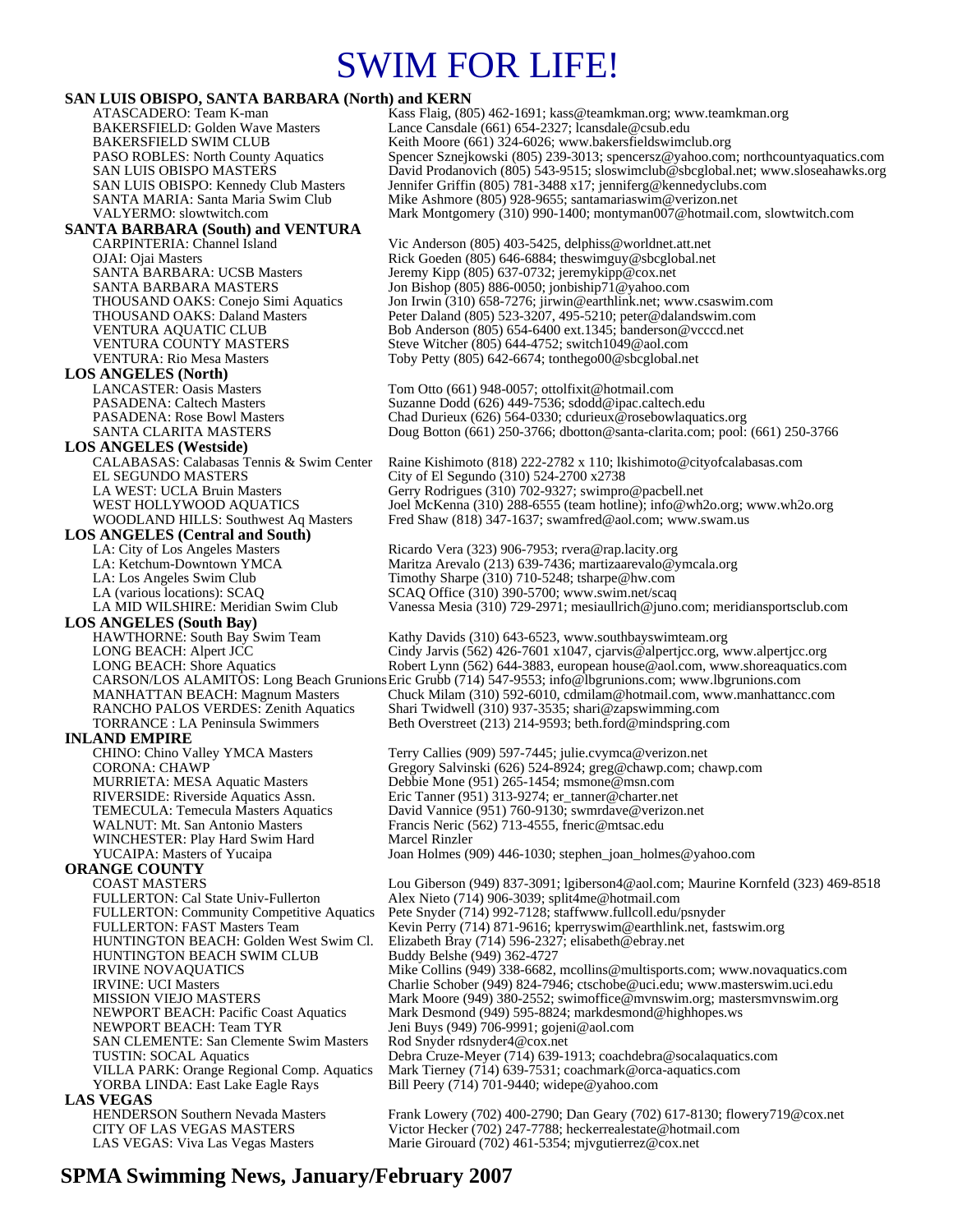## SPMA Competition Information and Instructions

**Rules:** Current USMS and SPMA rules will govern. All events are timed finals. Swimmers must check in with the Clerk of Course for deck seeded events that they wish to swim. After an event has been officially closed, swimmers may not check in. Age as of the last day of the meet determines age group for the meet for short course yards, and age as of December 31st of the year of competition determines age for long course and short course meters meets. You must be 18 years of age to register with SPMA and compete in meets.

**Eligibility:** Events are open to any **current** USMS registered swimmer or a foreign swimmer with a valid travel permit. SPMA swimmers are encouraged to submit their registration application with the submitted entry card, if NOT currently registered.

**Affiliation:** A swimmer's affiliation as stated on the consolidated entry card, if valid as of the first day of the meet, will apply throughout the meet, except that swimmers may unattach at any time.

**Submitted Times:** Please enter your best time, a reasonable estimate or a workout time. All times must be submitted on a SPMA consolidated entry card or a copy of a SPMA consolidated entry card (below). Do not mail in the meet entry form.

**Entry Confirmation:** To avoid any concern regarding receipt of entry card, enclose a self-addressed stamped envelope or postcard or mail card "Return Reply Request". No certified, registered or special delivery mail will be accepted. Receipt of entry will not be verified by phone.

**Strictly Forbidden**: Entering more than 5 individual events per day; using hand paddles in warm-up areas; diving in warm-ups unless in designated sprint lanes (entering the warm-up pool must be done with feet first with one hand in contact with the pool deck); use of any watch in competition; and smoking in any area where swimmers may be present.

**Open Water**: Swimmers using non-porous neoprene swim suits, wetsuits, or other non-porous attire will be ineligible for awards or place points.

> *Check out our website www.spma.net for up-to-date information*

SOUTHERN PACIFIC MASTERS ASSOCIATION • CONSOLIDATED ENTRY CARD

|              | Name                                 |              |                                       |              | Male                                                       |              | Female USMS $\#$ $-$                 |              |                                          |
|--------------|--------------------------------------|--------------|---------------------------------------|--------------|------------------------------------------------------------|--------------|--------------------------------------|--------------|------------------------------------------|
|              |                                      |              | Age___________                        |              |                                                            |              | $Phone($ $)$ $)$ $)$                 |              |                                          |
| Event<br>No. | <b>FREESTYLE</b><br>(Submitted Time) | Event<br>No. | <b>BACKSTROKE</b><br>(Submitted Time) | Event<br>No. | <b>BREASTSTROKE</b><br>(Submitted Time)                    | Event<br>No. | <b>BUTTERFLY</b><br>(Submitted Time) | Event<br>No. | <b>INDIV. MEDLEY</b><br>(Submitted Time) |
|              | 50                                   |              | 50                                    |              | 50                                                         |              | 50                                   |              | 100                                      |
|              | 100                                  |              | 100                                   |              | 100                                                        |              | 100                                  |              | 200                                      |
|              | 200                                  |              | 200                                   |              | 200                                                        |              | 200                                  |              | 400                                      |
|              | 400/500                              |              |                                       |              |                                                            |              |                                      |              | FOR OFFICE USE ONLY                      |
|              | 800/1000                             |              | Surcharge                             |              | No. of events ________ $\times$ \$ ________ = \$ _________ |              |                                      |              | Amt Rec'd                                |
|              | 1500/1650                            |              | Total                                 |              |                                                            | $\sim$       |                                      |              |                                          |
|              | Include a copy of USMS card          |              |                                       |              | Signature on back is REQUIRED!                             |              |                                      |              | Include a copy of USMS card              |
|              |                                      |              |                                       |              |                                                            |              |                                      |              | fold                                     |

Late or incomplete entries (no fee, incomplete entry card, incomplete enty data) or entries postmarked after due date MAY **BE REJECTED!** 

ALL MASTERS swimmers are required to send a photo-copy of their USMS card with their entry card. ALL Masters swimmers may be asked to show their USMS card if requested at the meet.

"I, the undersigned participant, intending to be legally bound, hereby certify that I am physically fit and have not been otherwise informed by a physician. I acknowledge that I am aware of all the risks inherent in Masters swimming (training and competition), including possible permanent disability or death, and agree to assume all of those risks. AS A CONDITION OF MY PARTICIPATION IN THE MASTERS SWIMMING PROGRAM OR ANY ACTIVITIES INCIDENT THERETO, I HEREBY WAIVE ANY AND ALL RIGHTS TO CLAIMS FOR LOSS OR DAMAGES, INCLUDING ALL CLAIMS FOR LOSS OR DAMAGES CAUSED BY THE NEGLIGENCE, ACTIVE OR PASSIVE, OF THE FOLLOWING: UNITED STATES MASTERS SWIMMING, INC., THE LOCAL MASTERS SWIMMING COMMITTEES, THE CLUBS, HOST FACILITIES, MEET SPONSORS, MEET COMMITTEES, OR ANY INDIVIDUALS OFFICIATING AT THE MEETS OR SUPERVISING SUCH ACTIVITIES.

In addition, I agree to abide by and be governed by the rules of USMS."

| <b>PLEASE SIGN:</b>                                                                                                                               | <b>DATE</b>                                    |  |  |
|---------------------------------------------------------------------------------------------------------------------------------------------------|------------------------------------------------|--|--|
| Is this your first Masters Meet?<br>Yes                                                                                                           | Non-SPMA swimmers please include your address: |  |  |
| No                                                                                                                                                | Street:                                        |  |  |
| Read the meet information sheet carefully. Make your<br>check payable as shown on the meet information sheet<br>and mail it to the address shown. |                                                |  |  |
| 12/94                                                                                                                                             |                                                |  |  |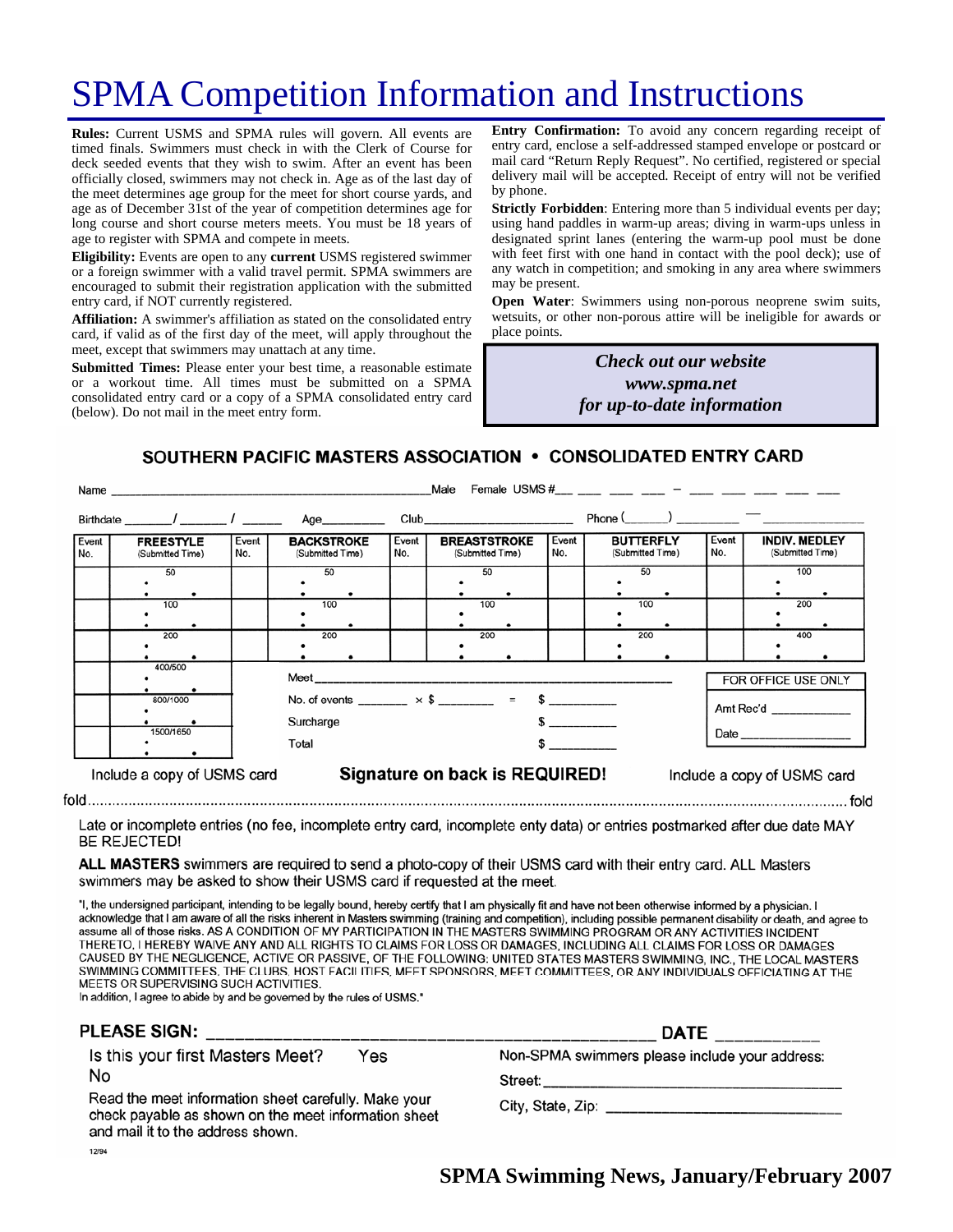### **Las Vegas Masters Vegas Free Play SCY Meet Saturday, January 20th, 2007**

#### Sanction number: 337-001

**Location and Directions:** Desert Breeze Park, 8275 W. Spring Mountain Road, indoor 50-meter by 25-yard pool. Six lanes will be available for warm-up. From the I-15 Fwy., take the Flamingo Road exit (#38). Continue west on Flamingo Road for 3.54 miles. Turn right onto South Rainbow Blvd. and go 0.78 miles. Turn left onto Spring Mountain Road and go 1.70 miles. The pool is on the left.

**Entries:** The pre-entry postmark deadline is Tuesday, January 16th, 2007. Deck entries will close at 12:30 p.m. for the first six events. Age on January 20th determines age group for the meet. You must be at least 18 to compete.

Seeding: All events will be deck-seeded slowest to fastest, by entered time, ages and sexes combined. Check-in is not required in order to be deck seeded, except swimmers must check in to swim the 500 yd. Freestyle and the 400 yd. Individual Medley.

**Relays:** All relays will be deck entered. Relay fees are \$2.00 per relay due upon entry. For each relay swimmer who is not entered in individual events, a fee of \$5.00 and a signed liability release must be submitted with the relay entry.

**Awards:** Individual: SPMA ribbons for places 1 to 3. Relay: SPMA ribbons for first place.

**Special Awards**: Events marked VFP (Vegas Free Play) will have special awards from local casinos for "free play" at the casino. Winners of age groups will be eligible for coupons redeemable at Las Vegas casinos. You must be 21 years of age or older in order to get a VFP coupon.

**Entry Fees:** \$2.00 for each individual event entered and a \$10.00 surcharge per swimmer. For swimmers in relays only, the fee is \$5.00. NOTE: deck entrants will pay an additional \$10.00 entry charge.

**Checks payable to**: Southwest Masters

Mail consolidated entry card, a copy of your 2007 USMS card, and check to: Las Vegas SCY Meet, 7914 Sadring Ave., West Hills, CA 91304.

**Questions:** Meet Director, Victor Hecker, (702) 247-7788; Meet Entries, Steve Schofield (818) 992-1820.

#### **Saturday, January 20, 2007**

Warm-up at noon

Events start at 1:00 p.m.

- A. 200 yd. Mixed Medley Relay (VFP-1)
- 1. 500 yd. Freestyle
- 2. 100 yd. Individual Medley
- 3. 50 yd. Butterfly
- 4. 100 yd. Backstroke<br>5. 200 yd. Freestyle<br>6. 50 yd. Breaststroke
- 200 yd. Freestyle
- 6. 50 yd. Breaststroke
- B. 200 yd. Mixed Freestyle Relay
- 7. 100 yd. Butterfly
- 8. 50 yd. Freestyle (VFP-2)
- 9. 50 yd. Backstroke
- 10. 400 yd. Individual Medley
- 11. 100 yd. Breaststroke
- 12. 100 yd. Freestyle (VFP-3)

## Expand your horizons!

Take a trip to a swim meet in a neighboring LMSC. For up-todate information check out these websites:

San Diego-Imperial: www.simasterswim.org

New Mexico: www.zianet.com/pdjang/nmms/index.htm

### **East Lake Aquatics Short Course Yards Meet Sunday, February 18th, 2007**

#### Sanction number: 337-002

**Location and Directions:** East Lake RCII Pool, 5700 Village Center Dr., Yorba Linda, CA 92886. Outdoors at East Lake Village RCII pool in Yorba Linda. East Lake Village RCII pool is a 25-yd. outdoor rimflow design with six competition lanes and a three-lane warm-up area. Take the 91 Fwy to Imperial Hwy off-ramp. Take Imperial Hwy north to La Palma Ave. Turn right to Fairmont Ave. Turn left to Village Center Dr. Turn right and proceed past one stop sign to pool on right side of street.

**Parking:** *Please do not park in the gym/pool parking lot!* Please park on Village Center Drive and not in the neighborhood next to the pool. Parking is open on Village Center Drive on both sides of the street except directly in front of the pool marked by signs.

**Entries:** The pre-entry postmark deadline is Saturday, February 10th. Deck entries will close at 8:45 a.m. for the 1650 yd. Freestyle and at 11:30 a.m. for all other events. There will be a four heat limit on the 1650. Age on February 18th determines age group for the meet. You must be at least 18 to compete.

**Seeding:** All events will be deck seeded slowest to fastest, by entered time, ages and sexes combined. Check-in is not required in order to be deck seeded, except swimmers must check in to swim the 1650 yd. Freestyle.

**Relays:** All relays will be deck entered. For each relay swimmer who is not entered in individual events, a fee of \$5.00 and a signed liability release must be submitted with the relay entry. There are no additional fees for relays.

**Awards:** Individual: SPMA ribbons for places 1 to 3. Relay: SPMA ribbons for first place.

**Entry Fee:** \$20.00 per swimmer flat fee. Deck entries are allowed for \$30.00 flat fee. For swimmers in relays only, the fee is \$5.00.

**Checks payable to**: East Lake Village.

Mail consolidated entry card, a copy of your 2007 USMS card, and check to: Mike Pawloski, 20436 Via Navarra, Yorba Linda, CA 92886. **Snack Bar**: A snack bar will be available on site for water, Gatorade, and energy snacks.

**Questions**: Meet Director, Mike Pawloski (714) 779-8430, BonusPak@earthlink.net; Meet Processing, Robert Mitchell (949) 689- 7946, MitchellRobert@cox.net

#### **Sunday, February 18, 2007**

1650 Warm-up at 8:00 a.m.

- Meet starts at 9:00 a.m.
- 1. 1650 yd. Freestyle Additional warm-up after 1650
	- Event #2 starts at noon
- 2. 50 yd. Breaststroke
- 3. 100 yd. Freestyle
- 4. 50 yd. Backstroke
- 5. 100 yd. Individual Medley
- 6. 50 yd. Butterfly

7. 400 yd. Freestyle Relay (Men, Women, or Mixed)

- 8. 100 yd. Backstroke
- 9. 200 yd. Individual Medley
- 10. 50 yd. Freestyle
- 11. 100 yd. Breaststroke
- 12. 100 yd. Butterfly
- 13. 200 yd. Freestyle
- 14. 200 yd. Medley Relay (Men, Women, or Mixed)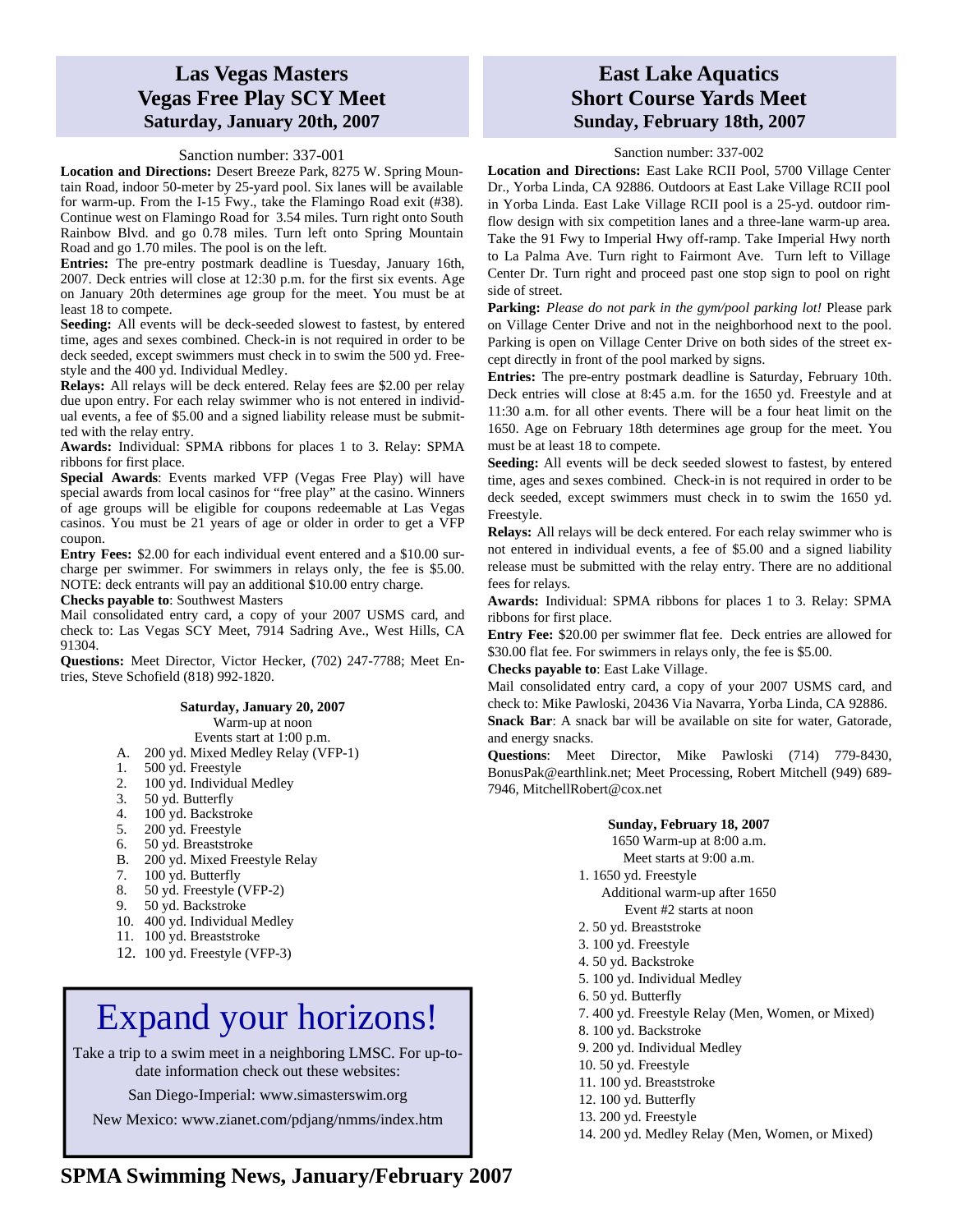### **Caltech Pentathlon SCY Swim Meet Sunday, March 4th, 2007**

#### Sanction number: 337-003

**Location and Directions:** 1201 E. California Blvd, Pasadena. The Caltech facility is an outdoor, eight-lane, 25-yard, all-deep pool with a separate 25-yard warm-up pool. Take Hill Avenue south from the 210 Fwy. After 1.2 miles, turn right on California Blvd. Go to the second stop light and turn left into the parking lot. Continue past the tennis courts to the gym. The pool is located west of Brown Gym. Or take the 110 Fwy. North until it ends. Go 1 mile and turn right on California Blvd., and continue 2 miles to Caltech. Parking is free on weekends.

**Entries:** The pre-entry postmark deadline is Friday, February 23rd. Deck entries close at 9:15 a.m. sharp! Age on March 4th determines age group for the meet. You must be at least 18 to compete.

**Seeding:** All events will be deck seeded slowest to fastest, by entered time, ages and sexes combined.

**Awards:** Custom pentathlon awards will be given to the top three finishers in each age group. The swimmer with the lowest cumulative time for all five events shall be declared the winner. A swimmer must swim all five events to be considered for an award.

**Entry Fees:** \$20.00 flat fee per swimmer. Deck entries are allowed for \$30.00. Late entries and entries received without payment will be treated as deck entries and charged the deck entry fee.

#### **Checks payable to**: Caltech Masters

Mail consolidated entry card, a copy of your 2007 USMS card, and check to: Caltech Pentathlon, c/o Suzanne Dodd, 211 Eastern Ave, Pasadena, CA 91107.

**Questions:** Meet Director, Suzanne Dodd, (626) 449-7536.

#### **Sunday, March 4, 2007**

Warm-up at 9:00 a.m. Meet starts at 10:00 a.m.

- 1. 50 yd. Butterfly 2. 50 yd. Backstroke 3. 50 yd. Breaststroke 4. 50 yd. Freestyle
- 5. 100 yd. Individual Medley

## **Is Your Birth Date Correct?**

USMS clarified a portion of their rule book to state that "Knowingly providing false information including name, date of birth, age or gender on USMS membership applications or meet entries" is considered unsportsmanlike conduct. Mistakes do happen, and sometimes registrars cannot read the hastily completed registration form. So, if your birth date is not correct, please contact the SPMA Office as soon as possible to rectify the error. Fairness dictates that we have accurate ages for all members. In addition, your registration is also your application for insurance coverage under USMS, and if you ever need to file an insurance claim under the USMS policy, this will be your way of determining that the membership is yours and not another John Smith's.

*Please read the general information on entering swim meets on the third page of this newsletter!* 

### **Southwest Masters SCY Swim Meet at Pierce College Sunday, March 18th, 2007**

#### Sanction number: 337-004

**Directions:** 6201 Winnetka Ave., Woodland Hills. Pierce College Pool, is an outdoor, 8-lane competition pool with three warm-up lanes. Take the 101 Freeway to Winnetka. Exit at Winnetka and go north one mile to the college. Winnetka is located 6 miles west of the San Diego Freeway (405) and Ventura Freeway (101) interchange.

**Entries:** The pre-entry postmark deadline is Saturday, March 10th. Entries for the 1000 yd. Freestyle will close at 8:45 a.m. and at the conclusion of the 1000 for all other events. Age on March 18th determines age group for the meet. You must be at least 18 to compete.

**Seeding:** All events will be deck seeded slowest to fastest by entered time, ages and sexes combined. Check-in is not required in order to be deck seeded, except swimmers must check in to swim the 1000 yd. Freestyle and the 400 yd. Individual Medley.

**Relays:** All relays will be deck entered. Relays are free. For each relay swimmer who is not entered in individual events, a fee of \$5.00 and a signed liability release must be submitted with the relay entry. Event 8 is a rare 800 yd. Freestyle relay, a chance for a record. Event 16 is men's, women's, mixed, freestyle or medley relays.

**Awards:** Individual: SPMA ribbons for places 1 to 3. Relay: SPMA ribbons for first place.

**Entry Fees:** \$3.00 per each individual event entered and a \$10.00 surcharge per swimmer. For swimmers in relays only, the fee is \$5.00. NOTE: deck entrants will pay an additional \$10.00 entry charge.

**Checks payable to**: Southwest Masters

Mail consolidated entry card, a copy of your 2007 USMS card, and check to: Southwest Masters, 7914 Sadring, West Hills, CA 91304. **Questions:** Meet Director, Steve Schofield (818) 992-1820; Meet Processing, Robert Mitchell, mitchellrobert@cox.net.

#### **Sunday March 18, 2007**

1000 warm-up at 8:00 a.m. 1000 starts at 9:00 a.m. 1. 1000 yd. Freestyle (check-in required) Additional warm-up after 800 Event #2 starts at 11:00 a.m. 2. 50 yd. Butterfly 3. 100 yd. Backstroke 4. 200 yd. Breaststroke 5. 50 yd. Freestyle 6. 100 yd. Butterfly 7. 200 yd. Backstroke 8. 800 yd. Free Relay (men, women, mixed; deck enter) 9. 50 yd. Breaststroke 10. 100 yd. Freestyle 11. 200 yd. Butterfly 12. 50 yd. Backstroke 13. 100 yd. Breaststroke 14. 200 yd. Freestyle 15. 400 yd. Individual Medley 16. 400 yd. Relay (men, women, mixed; medley or freestyle; deck enter)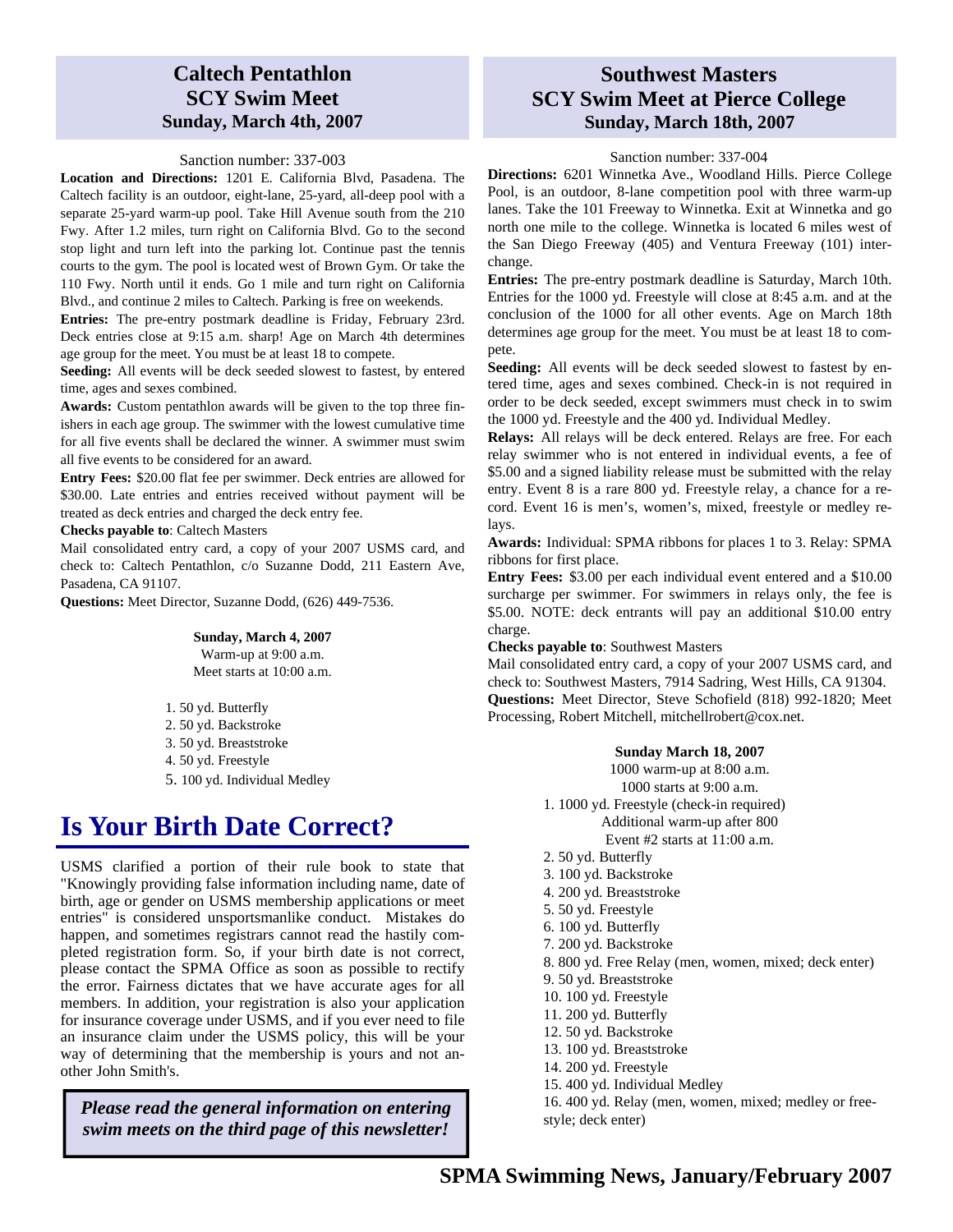## **FINA Worlds Sports Medicine Lecture Highlights by Jessica Seaton**

The USMS Sports Medicine Committee conducted a series of lectures at the FINA Masters World Championships at Stanford University this past summer. Two of the lectures I attended were on training, and one specifically on sprint training.

Mike Bottom is the current co-Head Swim Coach at UC-Berkeley. Prior to that, he coached at USC. For the past eleven summers, he has coached an international sprint team. In the past three Olympiads, 9 of the 18 medals in the men's 50 and 100 freestyle have been awarded to swimmers coached by him. He is an Olympian and was on a world record 400 freestyle relay team. He gave a very entertaining presentation, and joked that sprinters look young and healthy due to the endorphins, whereas distance swimmers look tired and worn out. He made six important points:

- Drilling is the most important part of a workout. Nothing is more crucial than swimming correctly. He recommends doing a few fast swims and then drilling for recovery. To do drills correctly, it is important to tighten your core and use your legs. He described some drills, such as variations on the swordfish drill.
- He likes to use whatever equipment is available for drills and to get a sense of swimming fast. He mentioned specifically using snorkels and fins.
- He felt that it is important to feel good about what you are doing. That is why he advocates sprinting, which releases endorphins and makes you feel good.
- He emphasizes kicking.
- He believes it is important to swim fast every day, but not for long. He feels that two or three 50s are enough, as long as they are really fast. He works on dives with his swimmers once a week. On other days, he might work on turns. Anything not included in those limited fast swims is considered recovery.
- The amount of distance one swims is irrelevant. It is far more important to swim correctly than to focus on yardage.

Joel Stager, Ph.D. gave the perspective of an exercise physiologist who researched swimming and swim training. Stager is also a coach and an accomplished Masters swimmer. He stated that one cannot train optimally for distance and sprints at the same time. Training can be considered a

stimulus that then evokes a response, which occurs during recovery. For example, sprinting stresses the muscles which are then repaired and thereby strengthened during the recovery phase. A good recovery is important for evoking the right response. Part of a good recovery includes post-workout nutrition, such as recovery drinks. If the stimulus is sprint training and proper stroke technique, then your body will adapt to that in recovery. Over-training can occur if you allow yourself insufficient recovery.

Stager said that training can result in three outcomes: enhanced speed, increased endurance, and faster recovery. Enhanced speed and increased endurance are mutually exclusive.

According to Stager, the four most important aspects of sprint training are:

Power (which includes muscle mass and strength);

Distance-per-stroke training;

Turn-over (tempo training);

Kicking (which is often not emphasized enough).

The swimmer's kicking speed and sprinting speed are well correlated. Kick needs to be short amplitude, high frequency kicking.

He stated that endurance training builds psychological tolerance for that kind of swimming, trains the cardiovascular system, and can encourage biomechanical efficiency. As training sets, he recommends overdistance sets and short rest interval sets.

Stager also presented an annual training plan:

1. Aerobic phase (training in preparation for training): 6-8 weeks

2. General training: 6-8 weeks

3. Event specific training (it is good to compete during this phase, and it is better to be over-rested than over-trained): 4-8 weeks.

4. Taper (rest and recovery): 1-2 weeks for women, longer for men.

*Jessica Seaton, D.C. is a chiropractic orthopedist in private practice in West Los Angeles. She has been swimming with West Hollywood Aquatics since 1990. She can be reached at (310) 470-0282 or jseaton@aol.com.*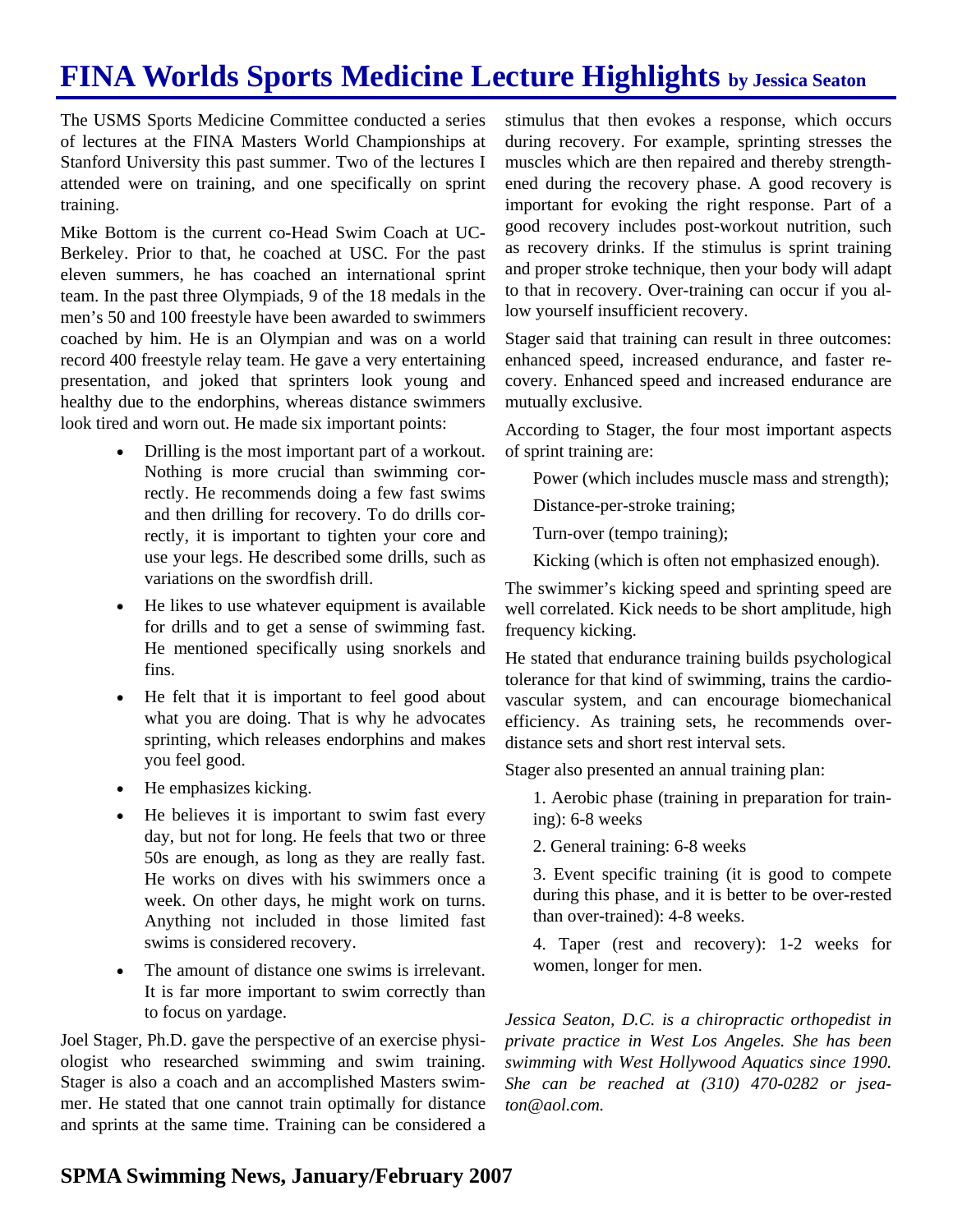### **Mission Viejo Nadadores SCY Swim Meet Sunday, April 1st, 2007**

#### Sanction number: 337-005

**Directions:** Mission Viejo Pool is an outdoor, 25-yd. by 50-m competition pool at the Marguerite Aquatic Center, 27474 Casa Del Sol, Mission Viejo. From the north or south, take the I-5 Freeway to the Alicia Parkway exit in Mission Viejo. Go east (away from the ocean) to Trabuco Road. Turn right on Trabuco to Marguerite Parkway. Go left on Marguerite to Casa Del Sol, turn right onto Casa Del Sol, and turn into the driveway for pool parking. There will be no parking in the upper parking lot. No tennis parking on Marguerite allowed.

**Entries:** The pre-entry postmark deadline is Monday, March 26th. Deck registration is permitted. Deck entries will close at 8:00 a.m. for the 500 yd. Freestyle and 400 yd. Individual Medley, and at 10:30 a.m. for all other events. Age on April 1st determines age group for the meet. You must be at least 18 to compete. Swimmers are limited to five individual events.

**Seeding:** All events will be deck seeded slowest to fastest, by entered time, ages and sexes combined. Check-in is not required in order to be deck seeded, except swimmers must check in to swim the 500 and 1000 yd. Freestyle and the 400 yd. Individual Medley.

**Relays:** All relays will be deck entered on SPMA relay forms available at the meet. Relay fees are \$2.00 per relay due upon entry. For each relay swimmer who is not entered in individual events, a fee of \$10.00 and a signed liability release must be submitted with the relay

entry. **Awards:** Individual: SPMA ribbons for places 1 to 3. Relay: SPMA ribbons for first place.

**Entry Fees:** \$20.00 per swimmer flat fee. Deck entries allowed for a total of \$30.00.

**Checks payable to**: Mission Viejo Nadadores (MVN)

Mail consolidated entry card, a copy of your 2007 USMS card, and check to: Mission Viejo Nadadores — Mark Moore, 25108-B Marguerite Parkway #391, Mission Viejo, CA 92692.

**Questions:** Meet Director, Mark Moore (949) 489-1847;

coachmark@mastersmvnswim.org.

**Snack Bar**: Hot and cold drinks, snacks, and food will be available for purchase.

| Sunday, April 1, 2007                                        |          |
|--------------------------------------------------------------|----------|
| 400 IM and 500 warm-up at 8:00 a.m.                          |          |
| 500 starts at 8:30 a.m.                                      |          |
| 1.500 yd. Freestyle (check-in required)                      |          |
| 2.400 yd. Individual Medley (check-in required)              |          |
| Additional warm-up after 400 IM                              |          |
| Event $#3$ will start no earlier than $11:00$ a.m.           | Septemb  |
| 3. 200 yd. Freestyle                                         |          |
| 4. 50 yd. Butterfly                                          | October  |
| 5. 100 yd. Backstroke                                        |          |
| 6. 25 yd. Freestyle $*$                                      |          |
| 7. 200 yd. Medley Relay (men, women, or mixed)               |          |
| 8. 200 yd. Individual Medley                                 | Novemb   |
| 9. 50 yd. Breaststroke                                       |          |
| 10. 100 yd. Freestyle                                        |          |
| 11.25 yd. Breaststroke*                                      |          |
| 12. 100 yd. Butterfly                                        |          |
| 13. 50 yd. Backstroke                                        |          |
| 14. 200 yd. Freestyle Relay (men, women, or mixed)           |          |
| 15. 25 yd. Butterfly $*$                                     |          |
| 16. 100 yd. Breaststroke                                     |          |
| 17. 50 yd. Freestyle                                         |          |
| 18. 25 yd. Backstroke*                                       |          |
| 19. 100 yd. Individual Medley                                |          |
| 20. 200 yd. Fun Fin Relay                                    | The Op   |
| 21. 1000 yd. Freestyle (check-in required)                   |          |
| 5 yd. events are not recognized by USMS and will not be sub- | your clu |

\*25 yd. events are not recognized by USMS and will not be submitted for Top Ten consideration.

# **Mark your Calendars!**

| January   |         |                                       |
|-----------|---------|---------------------------------------|
|           | 18      | <b>SPMA Committee Conference Call</b> |
|           | 20      | Las Vegas SCY Swim Meet               |
| February  |         |                                       |
|           | 11      | East Lake Eagle RAYS SCY Swim         |
|           |         | Meet, Yorba Linda                     |
| March     |         |                                       |
|           | 4       | Caltech Pentathlon SCY Swim Meet,     |
|           |         |                                       |
|           |         | Pasadena                              |
|           | 18      | Pierce College SCY Swim Meet          |
|           | 22      | SPMA Committee Conference Call        |
| April     |         |                                       |
|           | 1       | Mission Viejo Nadadores SCY Swim      |
|           |         | Meet                                  |
|           | 20-22   | SPMA SCY Championship Swim            |
|           |         | Meet, Santa Clarita                   |
| May       |         |                                       |
|           | 5       | <b>UCLA SCY Swim Meet</b>             |
|           | 10      | <b>SPMA Committee Conference Call</b> |
|           | 17-20   | USMS SCY Championship Swim            |
|           |         | Meet, Federal Way, Washington         |
| June      |         |                                       |
|           | 9       | Las Vegas LCM Swim Meet               |
| July      |         |                                       |
|           | 7       | Santa Barbara LCM Swim Meet           |
|           | 12      | <b>SPMA Committee Conference Call</b> |
|           |         |                                       |
| August    |         |                                       |
|           | $3 - 5$ | SPMA LCM Championship Swim            |
|           |         | Meet, Mission Viejo                   |
|           | $10-13$ | USMS LCM Championship Swim            |
|           |         | Meet, The Woodlands, Texas            |
|           | 23      | <b>SPMA Committee Conference Call</b> |
| September |         |                                       |
|           | 26-30   | <b>USMS</b> Convention, Anaheim       |
| October   |         |                                       |
|           | 7       | Mission Viejo SCM Swim Meet           |
|           | 13      | <b>UCLA SCM Swim Meet</b>             |
| November  |         |                                       |
|           | 3       | Santa Clarita SCM Swim Meet           |
|           | 15      | SPMA Committee Annual Meeting         |
|           |         | and Elections                         |
|           |         |                                       |
|           | 18      | Pierce College Turkey Shoot SCM       |
|           |         | Swim Meet, Woodland Hills             |
|           | 30-12/2 | SPMA SCM Championship Swim            |
|           |         | Meet, Long Beach                      |

en Water calendar has not yet been finalized. If b would like to host an open water event, please contact the SPMA office!